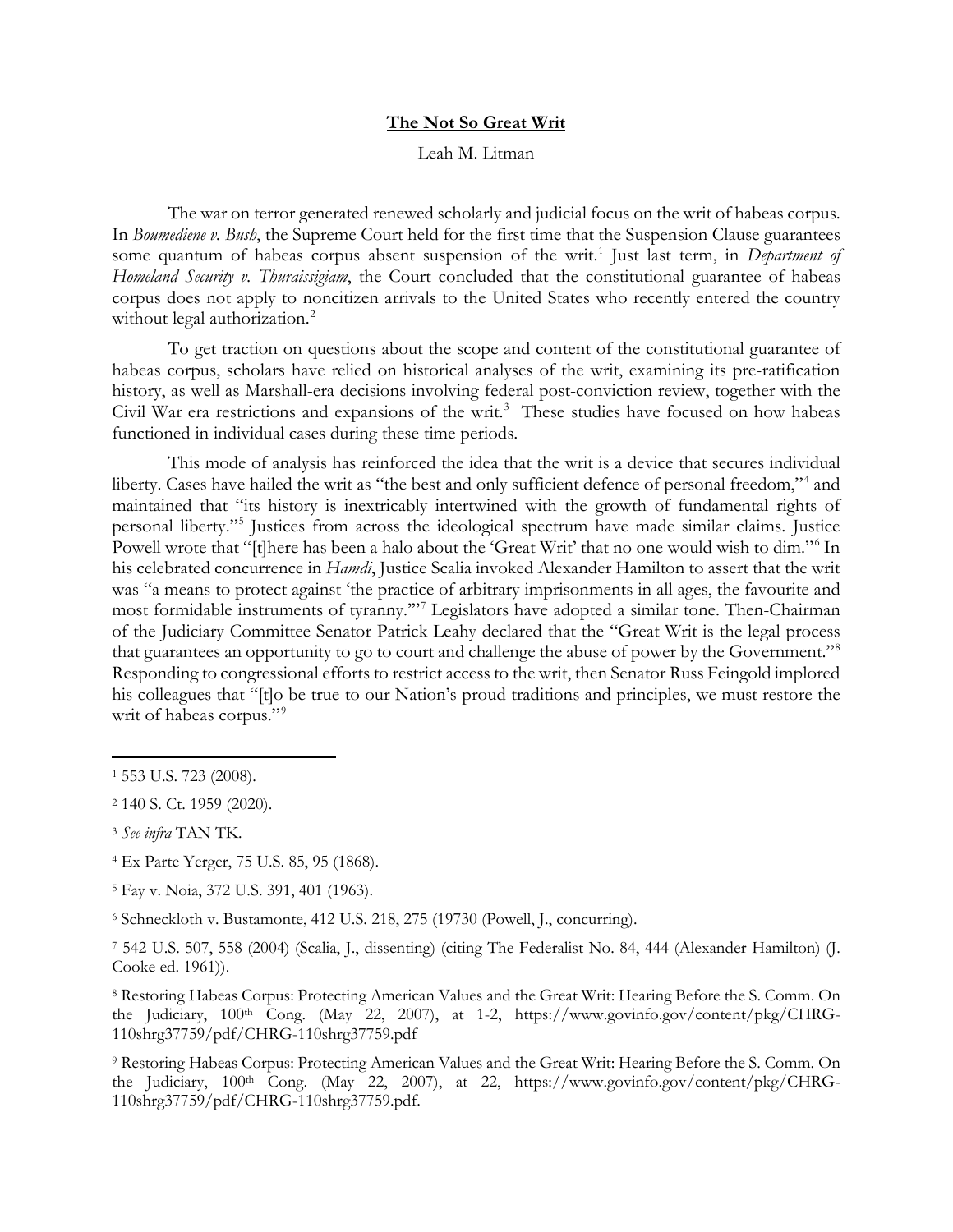Feingold's plea to return to a lost, great history of habeas appears in scholarship as well. Brandon Garrett invoked the "much-celebrated and storied history" of the writ to argue that the U.S. Court of Appeals for the D.C. Circuit had too narrowly construed the constitutional requirements governing habeas proceedings.[10](#page-1-0) Scholarship on post-conviction review draws on the idea that habeas historically functioned as a meaningful guarantor of individual liberty to critique how post-conviction review operates today. One representative article argued that "the authority of the federal courts to entertain constitutional challenges to state criminal convictions is the embodiment of all that was right about the Warren Court. . . . [H]abeas corpus petitions from prison inmates[] provide[d] the indispensable machinery for maintaining and invigorating individual rights on a daily basis."[11](#page-1-1) Relying on this narrative, scholars have argued that modern-day restrictions on federal post-conviction review have prevented habeas from performing its core, intended function of protecting individual liberty.<sup>[12](#page-1-2)</sup>

Although "telling and retelling the history of the writ"<sup>[13](#page-1-3)</sup> may be a common tack, this Article adopts a different framework for studying habeas. It broadens scholarly assessments of the writ by examining how habeas functioned in areas of law that the study of habeas has often neglected— specifically, the law of slavery and freedom, Native American affairs, and immigration.<sup>[14](#page-1-4)</sup> While immigration proceedings have recently figured into analyses of habeas, the other two areas of law have been notably absent from scholarship on habeas corpus. These areas are sometimes overlooked on the ground that they are aberrational or unique. Perhaps for this reason, scholars have not examined them to better understand the nature and function of habeas corpus. But they shed light on what habeas actually does, and they constituted a significant portion of the reported federal habeas cases and a good number of state habeas cases as well.<sup>[15](#page-1-5)</sup> This article also approaches these areas of law with

<span id="page-1-3"></span><sup>13</sup> Garrett, supra note TK, at 81.

 $\overline{a}$ 

<span id="page-1-4"></span><sup>14</sup> *Cf.* Sanford Levinson, *Slavery in the Canon of Constitutional Law*, 868 Chi. Kent. L. Rev. 1087, 1094 (1993) (highlighting the "necessity of teaching [slavery-related] materials in law school as part of a standard … course on constitutional law.").

<span id="page-1-5"></span><sup>15</sup> Of the 124 reported federal habeas cases before the Civil War, the largest category (20) involved military custody. *See* Jared A. Goldstein, *Habeas Without Rights*, 2007 Wis. L. Rev. 1165, 1181, 1193-95 (2007) The next largest (12) involved the law of slavery. *See Richardson's Case*, 20 F. Cas. 703 (CCDC 1837); *Ex parte Williams*, 29 F. Cas. 1316 (CCDC 1833); *Ex parte Robinson*, 20 F. Cas. 965 (S.D. Ohio 1856); *Ex parte Sifford*, 22 F. Cas. 105 (S.D. Ohio 1857); *United States ex rel Garland v. Morris*, 26 F. Cas 1318 (D. Wis. 1854); *Ableman v. Booth*, 62 U.S. 506 (1858); *Ex parte U.S. ex rel. Copeland*, 25 F. Cas. 646 (C.C.D.D.C. 1862); *Ex parte Jenkins*, 13 F. Cas. 445, 448 (E.D. Pa. 1853); *Ray v. Donnell*, 20 F. Cas. 325, 326–27 (C.C.D. Ind. 1849); *Case of Rosetta*, 20 F. Cas. 969 (S.D.

<span id="page-1-0"></span><sup>10</sup> Brandon L. Garrett, Habeas Corpus and Due Process, 98 Cornell L. Rev. 47, 57 (2012); *id.* at 55 ("[S]cholars have not adequately appreciated how habeas corpus can offer far more than due process.").

<span id="page-1-1"></span><sup>11</sup> Richard Faust, Tina J. Rubenstein & Larry W. Yackle, The Great Writ in Action: Empirical Light on the Federal habeas Corpus Debate, 18 N.Y.U. Rev. L. & Soc. Change 637, 638 (1990).

<span id="page-1-2"></span><sup>12</sup> See, e.g., Eve Brensike Primus, *A Structural Vision of Habeas Corpus*, 98 Calif. L. Rev. 1, 6 (2010) ("Part II attempts to recover a lost purpose of federal habeas review by explaining that the original Reconstruction-era extension of federal jurisdiction to review state convictions was aimed at a problem of systemic state resistance to constitutional rights."); Lee Kovarsky, *AEDPA's Wrecks: Comity, Finality, and Federalism*, 82 Tul. L. Rev. 443, 444-46 (2007). Articles bemoan the remarkable tangle of procedural rules that have defanged habeas from protecting individual rights. Gary Peller, *In Defense of Federal Habeas Corpus Relitigation*, 16 Harv. C.R.-C.L. L. Rev. 579, 690-91 (1982); John C. Jeffries, Jr. & William J. Stuntz, *Ineffective Assistance and Procedural Default in Federal Habeas Corpus*, 57 U. Chi. L. Rev. 679, 691-92 (1990); Brian M. Hoffstadt, *How Congress Might Design a Leaner, Cleaner Writ of Habeas Corpus*, 49 Duke L.J. 947 (2000); Larry W. Yackle, *The Figure in the Carpet*, 78 Tex. L. Rev. 1731, 1756 (2000).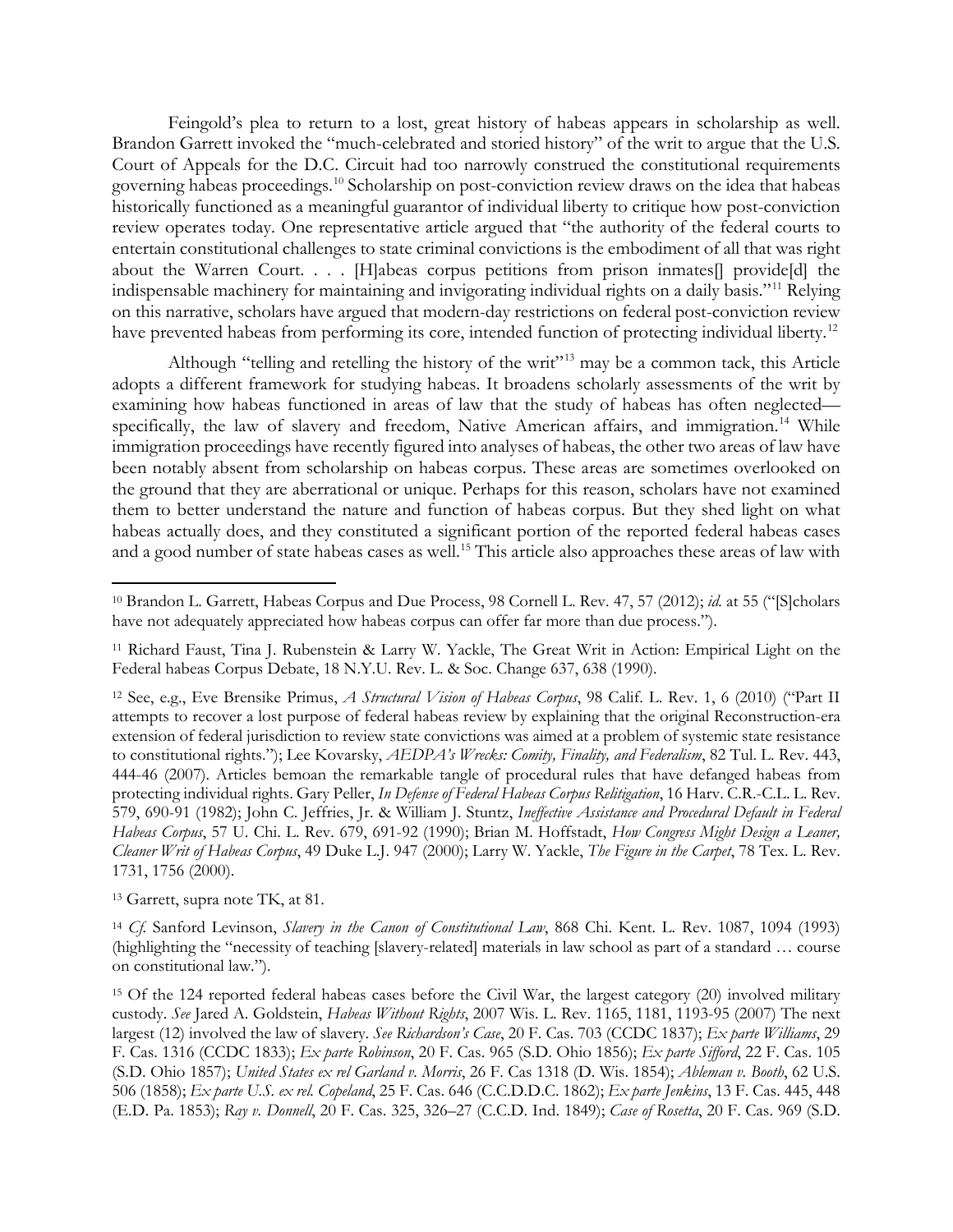a systemic, holistic lens that analyzes how habeas is embedded within other legal structures and societal norms. That is, rather than an individualist, case-oriented approach, this article examines how habeas proceedings were one component in a broader legal system that was less protective of individual liberty than an analysis of individual habeas cases might suggest.

A systemic perspective into historically neglected areas of law offers a different picture of habeas than do analyses of the oft studied individual habeas cases. It is partially because habeas scholarship has not focused on these areas of law that habeas corpus is thought of today as the Great Writ of Liberty when the reality is more complicated.<sup>[16](#page-2-0)</sup> Habeas is not a legal structure whose normative valence uniformly pushes in one direction. Extending the analysis of habeas to cover historically neglected areas of law, and analyzing the habeas cases as one part of a broader legal structure brings into focus the duality of the writ. Habeas can be empowering just as it can be constraining; instead of limiting detention schemes, habeas occasionally played a role in expanding them. And instead of curbing government power, habeas constituted an important element of government power and provided the government with a powerful tool for carrying out its policies. Habeas was a legal channel that people used to seize power, and it provided an engine for constructing racialized ideas about who gets to be free and the terms of individuals' freedom.

Excavating these forgotten usages of habeas corpus and analyzing them together serves several purposes. First, it improves our understandings of habeas. Although we are used to thinking of habeas as a great writ because it protects individual liberty and guards against the abuse of state power, plenty of habeas actions undermined individual liberty and enhanced the government's power to pursue abusive policies. In the  $19<sup>th</sup>$  and early  $20<sup>th</sup>$  centuries, habeas was a mechanism to vindicate constitutional structure and government power as well as individual rights. This reality has several doctrinal implications: It confirms that habeas can exist even where individual rights guarantees might not apply and it also identifies several flaws in the existing legal rules regarding habeas. The current

 $\overline{a}$ 

Ohio 1855); *Norris v. Newton*, 18 F. Cas. 322, 322–23 (C.C.D. Ind. 1850) (describing writ issued earlier in the case); *In re Martin*, 16 F. Cas. 881, 882 (C.C.S.D.N.Y. 1835) (describing writ issued earlier in the case). Immigration cases provided a large number of habeas case that courts heard after the Civil War in the late 1800s and early 1900s. *See* Gerald L. Neuman, *Habeas Corpus, Executive Detention, and the Removal of Aliens*, 98 Colum. L. Rev. 961 (1998). Of the 113 habeas cases that the Supreme Court issued reported opinions in between 1889 and 1900, 21 were immigration and Native American affairs cases—roughly 20% of the habeas cases. *Quock Ting v. United States*, 140 U.S. 417 (1891); *Ex parte Lau Ow Bew*, 141 U.S. 583 (1891); *Wan Shing v. United States*, 140 U.S. 424 (1891); *United States v. Wong Kim Ark*, 169 U.S. 649 (1898); *Fong Yue Ting v. united States*, 149 U.S. 698 (1893); *Lau Ow Bew v. United States*, 144 U.S. 47 (1892); *Lem Moon Sing v. United States*, 158 U.S. 538 (1895); *Wong Wing v. United States*, 163 U.S. 228 (1896); *Hilborn v. United States*, 163 U.S. 342 (1896); *Nishimura Ekiu v. United States*, 142 U.S. 651 (1892); *Chae Chan Ping v. United States*, 130 U.S. 581 (1889); *Ex parte Johnson*, 167 U.S. 120 (1897); *Ward v. Race Horse*, 163 U.S. 504 (1896); *Talton v. Mayes*, 163 U.S. 376 (1896); *In re Milles*, 135 U.S. 263 (1890); *Ex parte Mayfield*, 141 U.S. 107 (1891); *In re Lane*, 135 U.S. 443 (1890); *In re Bonner*, 151 U.S. 242 (1894); *Ex parte Gon-shay-ee*, 130 U.S. 343, 345 (1889); *Ex parte Captain Jack*, 130 U.S. 353 (1889). The percentage is almost twice as high if you exclude state habeas cases on writ of error to the Supreme Court, meaning that Native American affairs and immigration habeas cases were almost half of the reported federal habeas cases from federal courts. *Cf.* K-Sue Park, *This Land Is Not Our Land*, 87 U. Chi. L. Rev. 1977, 1979 (2020) ("[R]ecognizing the histories of conquest and slavery and their erasure is critical.").

<span id="page-2-0"></span><sup>16</sup> Park, *Not our Land*, *supra* note TK, at 1984 ("Many widely accepted theoretical frameworks developed from established historical narratives about America evaded the histories of conquest and slavery."); Simard, Citing Slavery, 72 Stan. L. Rev. at 85 (explaining that slavery cases were "part of the foundation of American jurisprudence").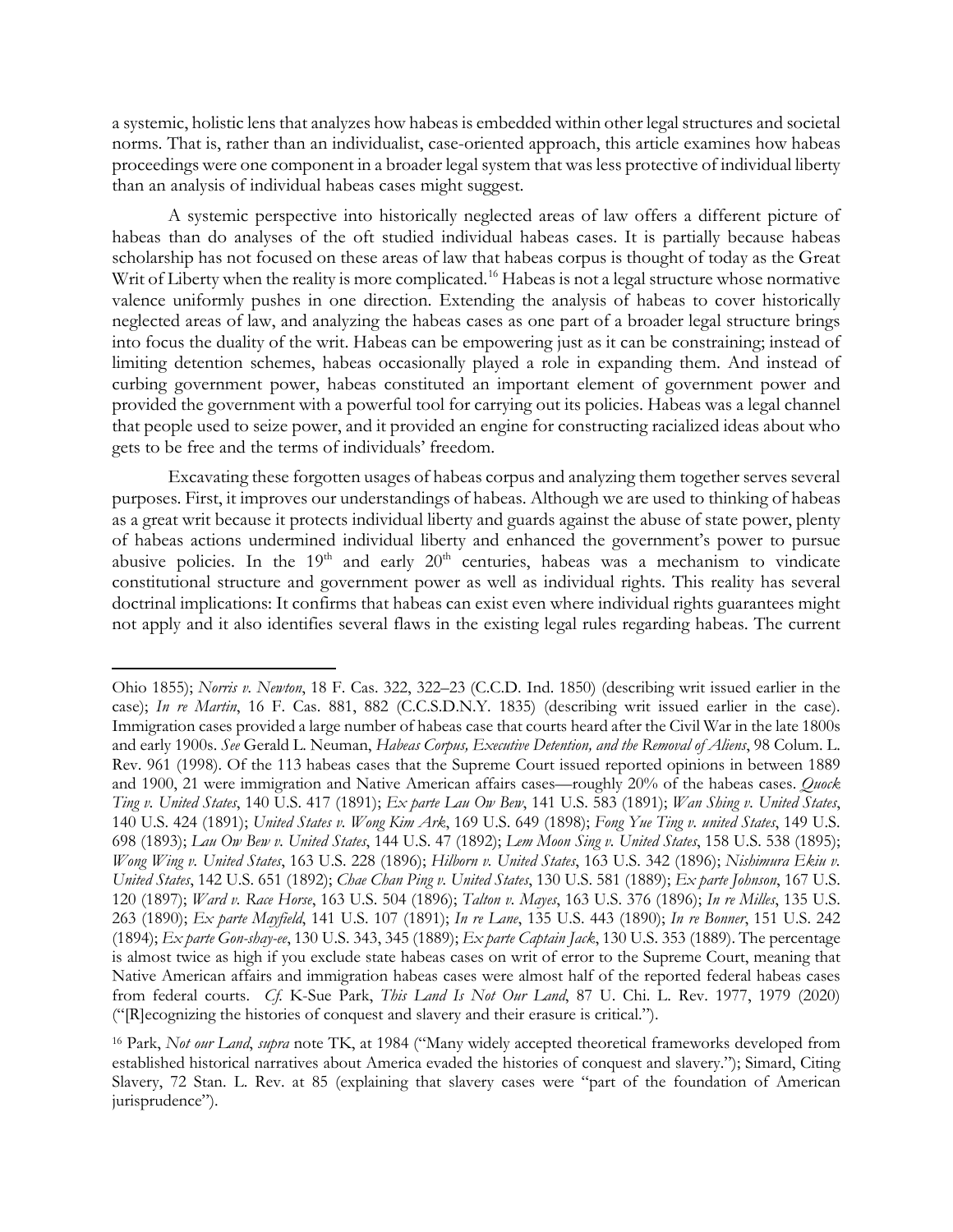legal frameworks assume that the existence of habeas is a benefit to individuals and a burden on the government when in reality habeas can augment government power. There are theoretical implications as well: Incorporating these areas of law into the field of habeas sounds notes of caution about theories that imagine that courts, as institutions, are uniquely well positioned to safeguard the interests of the less powerful or to protect individual liberty by ensuring that the government abides by the rule of law. That is not what habeas did.

Second, a thicker understanding about habeas raises questions about suggestions, old and new, that constitutional structure is an attractive tool for addressing racial subordination and checking executive power. Both doctrine and scholarship imagine that the separation of powers safeguards individual liberty. Case after case channels the idea that dividing power among different branches of government protects individual liberty by ensuring that no one branch becomes too powerful. Recent scholarship has invoked this idea in service of more modern, egalitarian principles, arguing that distributing power to different branches or levels of government is a way to empower racial, sexual, and political minorities to secure legal protections.

Yet the forgotten usages of habeas serve as a reminder that focusing too much on dearly held principles like checks and balances or the separation of powers can fail to remedy racial subordination and can even further it.<sup>[17](#page-3-0)</sup> In the context of habeas, the separation of powers meant that courts allowed legislatures to adopt whatever abusive policies they enacted clearly enough, since under a separated powers scheme Congress wrote the laws and courts verified the laws' interpretation. Checks and balances hardly fared better than separated powers. When courts exercised overlapping functions with other branches, they implemented detention schemes alongside executive officials, sorting between and reinforcing the distinctions between the groups that Congress wanted to detain and the groups that Congress wanted to be free. Courts also exercised the power to check other branches selectively, invalidating actions that sought to challenge slavery or challenge the scope of federal authority over Native Americans.

While constitutional structure has the theoretical potential to empower minorities and serve egalitarian ends, adopting the lens of constitutional structure risks doing the opposite because of what the framework of constitutional structure brings into focus and what it does not. Constitutional structure prioritizes attention to institutions—what institutions have more comparative competence over certain issues, and whether different institutions or levels of government all have a balanced array of powers. That way of thinking reflects the Legal Process tradition, which emphasizes questions of institutional competence, and which dominates the field of federal courts where habeas is often studied.<sup>[18](#page-3-1)</sup> And one need not be a full-throated adherent of that legal process school to think that it often makes sense to turn from substantive worries about rights and equality to institutional competence.

The case studies suggest that too may be wrong, and that we should resist the urge to reconceptualize issues of substantive justice and racial hierarchy in terms of legal process and constitutional structure. A focus on institutional competence ignores substantive questions such as

 $\overline{a}$ 

<span id="page-3-0"></span><sup>17</sup> *Cf.* Park, *Not Our Land*, *supra* note TK, at 1985 ("[D]ifferent historical accounts would likely have produced different theoretical conclusions about the operation of law. Interrogating the conceptual consequences of erasures therefore means reassessing longstanding and widely embraced interpretations.").

<span id="page-3-1"></span><sup>18</sup> *Cf.* Fallon & Meltzer, supra note TK, at 2034 ("[W]e write in the Legal Process tradition, [which] takes seriously, and indeed emphasizes, issues involving the distinctive competences of diverse governmental institutions.").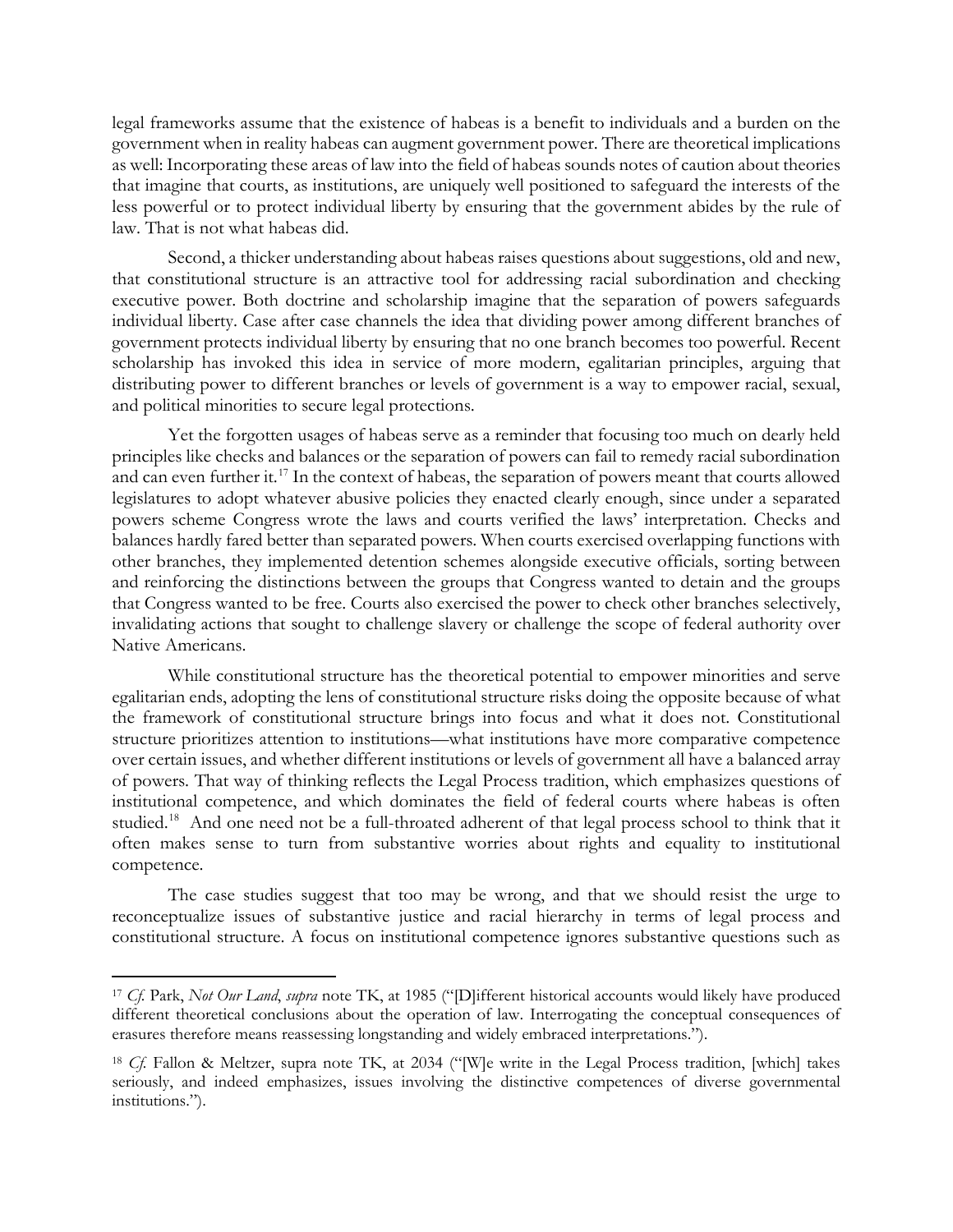whose interests an institution is actually serving or what purpose power is being exercised for, which risks replicating the very hierarchies that modern scholarship on constitutional structure imagine it can undo. The frameworks of constitutional structure, separation of powers, and checks and balances also have too much baggage. Even if constitutional structure can be pushed and pulled to also encompass questions of race, power, and hierarchy, they will also include attention to institutional competence, which risks undoing the gains it can offer or at least taking focus away from issues of race, power, and hierarchy. It is in part because the study of habeas has focused on questions of institutional competence that the myth of habeas as a guarantor of individual liberty has persisted, which illustrates the limits of frameworks that abstract away from the substance of particular disputes in favor of theoretical questions about institutional competence.

Third, and finally, the case studies surface an additional function that remedies can perform. Remedies can function as tools of the state that legitimize and extend government power just as they can constrain it. The plasticity and malleability of remedies such as habeas allowed habeas to become part of the legal apparatus that furthered the American colonial project—legalizing violence against fugitive slaves and free Black persons, dispossessing Native lands and Natives' governing authority, and facilitating sweeping control over immigrant communities.

The case studies confirm one insight of critical race theory—namely, that it is difficult to fully understand an area of law like habeas without considering its contact points with issues of race.<sup>[19](#page-4-0)</sup> Recent scholarship on federalism, the scope of Congress's powers, and debt and equity have used Native American affairs, race, and slavery to generate more broadly applicable insights for general fields in public law even though those areas were previously walled off as separate or unique.<sup>20</sup> The case studies on habeas similarly suggest the interconnectedness of habeas, the separation of powers, remedies, and race.<sup>[21](#page-4-2)</sup> Habeas proceedings were an important tool for the state in racializing certain groups, but habeas proceedings also used the issue of race in furtherance of state power—to divide authority between the different branches and to expand state authority

This article proceeds in four parts. Part I provides a brief overview of scholarship on habeas, which has adopted an individual-case perspective that is limited to certain areas. Part II offers a thick analysis of how habeas functioned in three areas of law in the 19<sup>th</sup> and early 20<sup>th</sup> century, focusing on the institutional dynamics of habeas proceedings. Part III uses the case studies to shed light on the nature and function of habeas, and on how seeming institutional bulwarks of institutional liberty such as the separation of powers or checks and balances supplied important components of the legal architecture for American colonialism and racial subordination. Part IV concludes with thoughts about some modern-day codas to the case studies.

Despite surfacing these functions of habeas, and identifying how habeas became bound up with projects of racial subordination and colonialism, my goal is not to argue that habeas should be

 $\overline{a}$ 

<span id="page-4-0"></span><sup>19</sup> *See* Park, *Not Our Land*, *supra* note TK, at 1986 ("[R]epresentation of and engagement with different perspectives will substantively change the shape of one's intellectual questions, narrative accounts, and theoretical conclusions.").

<span id="page-4-1"></span><sup>20</sup> K-Sue Park, *Money, Mortgages, and the Conquest of America*, 41 L. & Soc. Inquiry 10006, 1009-14 (2016); Gregory Ablavsky, *The Savage Constitution*, 63 Duke L.J. 999, 1038-50 (2014); Gregory Ablavsky, *Empire States: The Coming of Dual Federalism*, 128 Yale L.J. 1792, 1824-27, 1855-61 (2019); Park, *Not Our Land*, supra note TK, at 1994-95.

<span id="page-4-2"></span><sup>21</sup> *Cf.* David Cole, Jurisdiction and Liberty: Habeas Corpus and Due Process As Limits on Congress's Control of Federal Jurisdiction, 86 Geo. L.J. 2481, 2483 (1998). ("Immigration is not a subject commonly addressed in Federal Courts courses.").